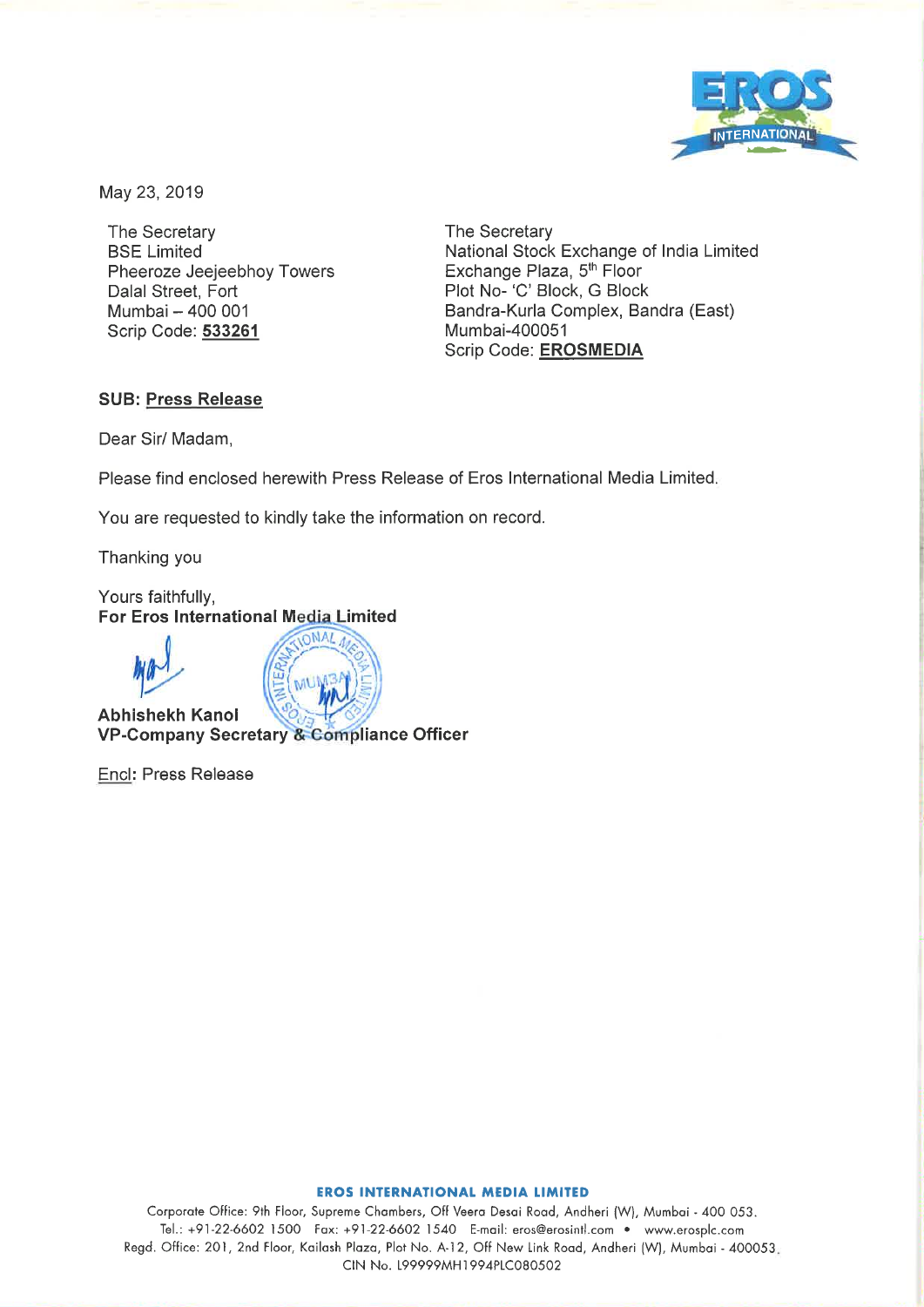

# **Eros International PAT up by 17.4%**

## *FY2019- Total Income up by 12.8%, EBIT up by 7.4% Expanded presence in digital content creation*

- *- Total Income stood at INR 11,397 million, increased by 12.8% from the corresponding year which was at INR 10,100 million; Q4 Total Income stood at INR 2,632 million, increased by 2.1% from the corresponding year which was INR 2,578 million*
- *- EBIT stood at INR 3,951 million in FY2019 as compared to INR 3,678 million in FY2018,* a *growth of 7.4%;*
- *- PAT clocked an increase of 17.4% to INR 2,691 million in FY2019 from INR 2,293 in FY2018; Q4 PAT stood at INR 697 million, increased by 14.6% from the corresponding quarter which was INR 608 million*
- *- Revenue growth driven by* a *healthy mix of release slate: Eros released 72 films (7 medium budget, 65 small budget)* & *11 Digital Series in FY2019 as compared to 24 films (1 high budget, 4 medium budget and 19 small hudget films) as in FY2018*
- *- As on March 31, 2019, the Net Debt of the company stood at Rs. 4,384 million as compared to Rs. 5,557 million as on March 31, 2018 and the Net Debt/Equity ratio stood at 0.17 as compared to 0.25* as *on March 31, 2018*
- *- Eros' strategy of moving away from films that rely on box office performance and expand presence in digital content creation is getting recognized*

**Mumbai, May 23, 2019: Eros International Media Ltd. (BSE Script Code: 533261; NSE Script Code EROSMEDIA) a leading global Indian Film and Digital Studio, today announced financial results for the quarter and year ended March 31, 2019.** 

**The company reported yearly income at INR 11,397 million, an EBIT at INR 3,951 million with an EBIT margin at 34.7%. The Profits after Tax surged by 17.4% to INR 2,691 million.** 

**The quarterly income stood at INR 2,632 million, an EBIT at INR 988 million with an EBIT margin at 37.5 %, and the Profits after Tax grew by 14.6% to INR 697 million.** 



## **EROS INTERNATIONAL MEDIA LIMITED**

Corporate Office: 9th Floor, Supreme Chambers, Off Veera Desai Road, Andheri (W), Mumbai - 400 0.53. Tel.: +91-22-6602 1500 Fax: +91-22-6602 1540 E-mail: eros@erosintl.com • www.erosplc.com Regd. Office: 201, 2nd Floor, Kailash Plaza, Plot No. A-12, Off New Link Road, Andheri (W), Mumbai - 400053. CIN No. L99999MH1994PLC080502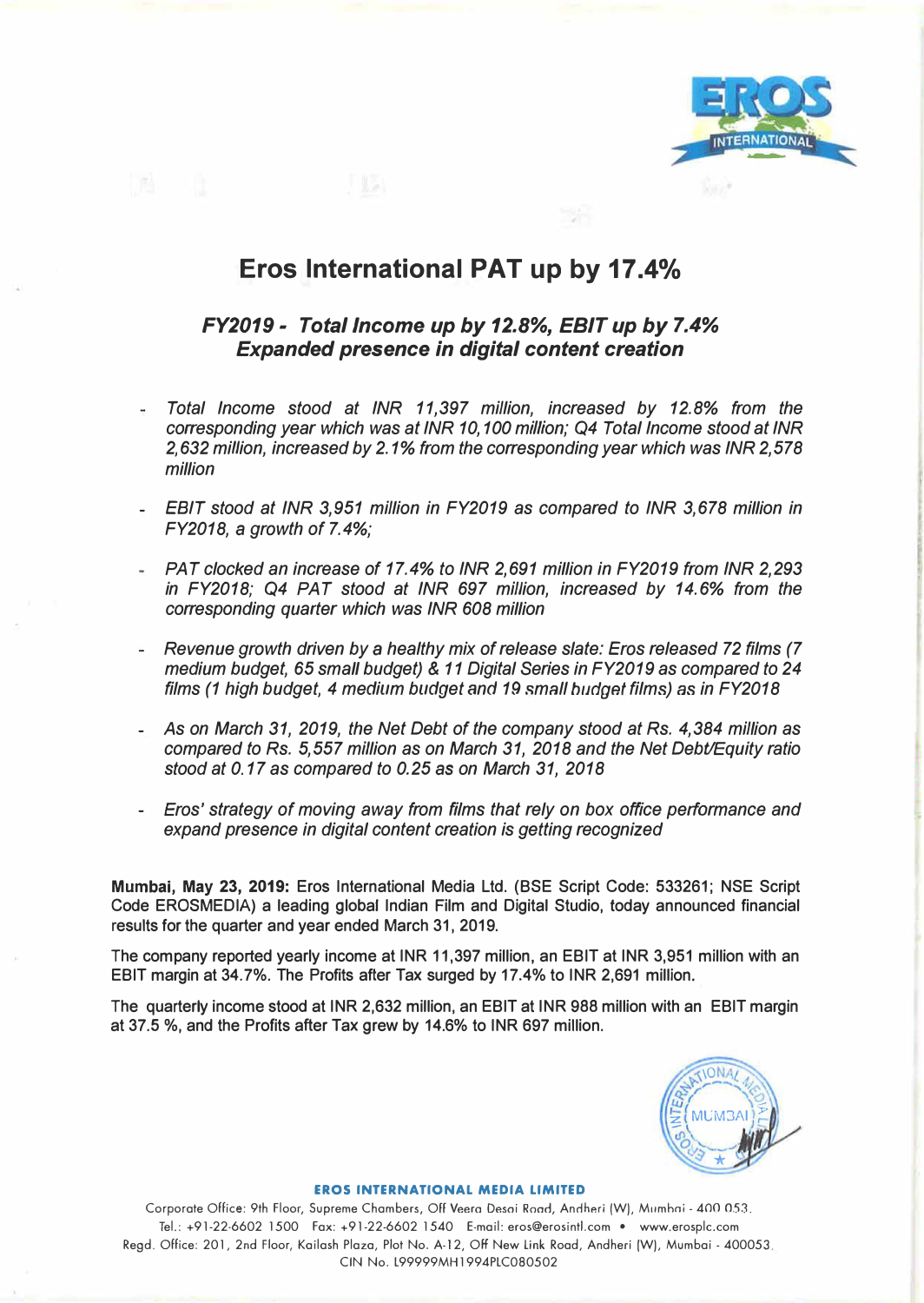

## **Key Business Highlights & Announcements:**

- Revenues during the period were driven by releases of Gone Kesh, Mumbai Pune Mumbai 3 (Marathi), Boyz II (Marathi), Happy Phirr Bhag Jayegi', the critically acclaimed Manmarzivan and Patakhaa, Gone Kesh & Kelavu Dinagala (Kannada), Roll No. 56 (Gujarati), Bhagshesh (Bengali), Eros Now originals - Smoke, Operation Cobra, Flip, Side Hero, Saakshyam (Telugu), Tc.Gn - Take Care Good Night (Marathi) amongst others.
- Healthy performance from the overseas releases of Andhadhun, Helipcopter Eela, Batti Gul Meter Chalu and Blackmail, amongst others also supported performance during the period under review
- During the quarter, the company released, 16 films across languages and 7 Digital series
- Eros released 7 original series Operation Cobra, Meri Khoj Mere Haath, Flip, Ennaya, Metro Park, Tum Se Na Ho Paayega and The Investigation on Eros Now, parent Eros International Plc's OTT platform. All 7 original series have been widely appreciated by the audiences. Reached FY19 guidance of 16m paying subscribers early - in less than nine months Now targeting over 50 million paying subscribers in 3 years
- The Revenue split across segments for FY2019 was: Theatrical 28.0%. Television and Others - 53.5% and Overseas segment - 18.5%.

Commenting on the performance of Q4 & FY2019, Mr. Sunil Lulla, Executive Vice Chairman & MD of Eros International Media Ltd. said: "Our investments are focused on enhancing our position as a premium content owner of Indian film and digital content while maintaining a conservative balance sheet. We have a strong focus on films that don't just rely on box office performance and therefore we invested on expanding our presence in digital content creation. In this quarter we released 7 original series - Operation Cobra, Meri Khoj Mere Haath, Flip, Ennaya, Metro Park, Tum Se Na Ho Paayega and The Investigation on Eros Now, parent Eros International PIc's OTT platform and a total of 16 films across languages. A mix of film content across languages and an increase in digital content creation, together with catalogue revenues contributed to the quarterly performance and definitely enhanced the year-on-year growth."

He further added, " Our margin is expanding with content-driven films, strong pre-sales strategy. catalogue monetization and now with additional presence & focus on digital it will only enhance our offerings. We hope to take entertainment to the audience which is no longer bounded by geographical boundaries, and for that content creation with strong distribution will definitely strengthen our balance sheet and margins for shareholders in the future."

## Achievements in FY 2019:

- Eros International senior management bag prestigious awards at 'Pride of India Awards' 2018. Kishore Lulla and Rishika Lulla Singh receive 'Most Responsible Leader' and 'India's most Trusted CEOs' Awards at 'Pride of India Awards' 2018 by WCRC Leaders Asia
- Kishore Lulla was awarded the Game Changers of India at the ET Global Business Summit.  $\bullet$ **London Edition**
- Rishika Lulla Singh, CEO, Eros Digital honored at BW Business World 40 Under 40 Awards and Summit
- Ridhima Lulla appointed as the Head of the ICC Western India Expert Committee on Media &  $\bullet$ **Entertainment by the ICC Board**
- 



#### **EROS INTERNATIONAL MEDIA LIMITED**

Corporate Office: 9th Floor, Supreme Chambers, Off Veera Desai Road, Andheri (W), Mumbai - 400 053. Tel.: +91-22-6602 1500 Fax: +91-22-6602 1540 E-mail: eros@erosintl.com • www.erosplc.com Regd. Office: 201, 2nd Floor, Kailash Plaza, Plot No. A-12, Off New Link Road, Andheri (W), Mumbai - 400053. CIN No. 199999MH1994PLC080502